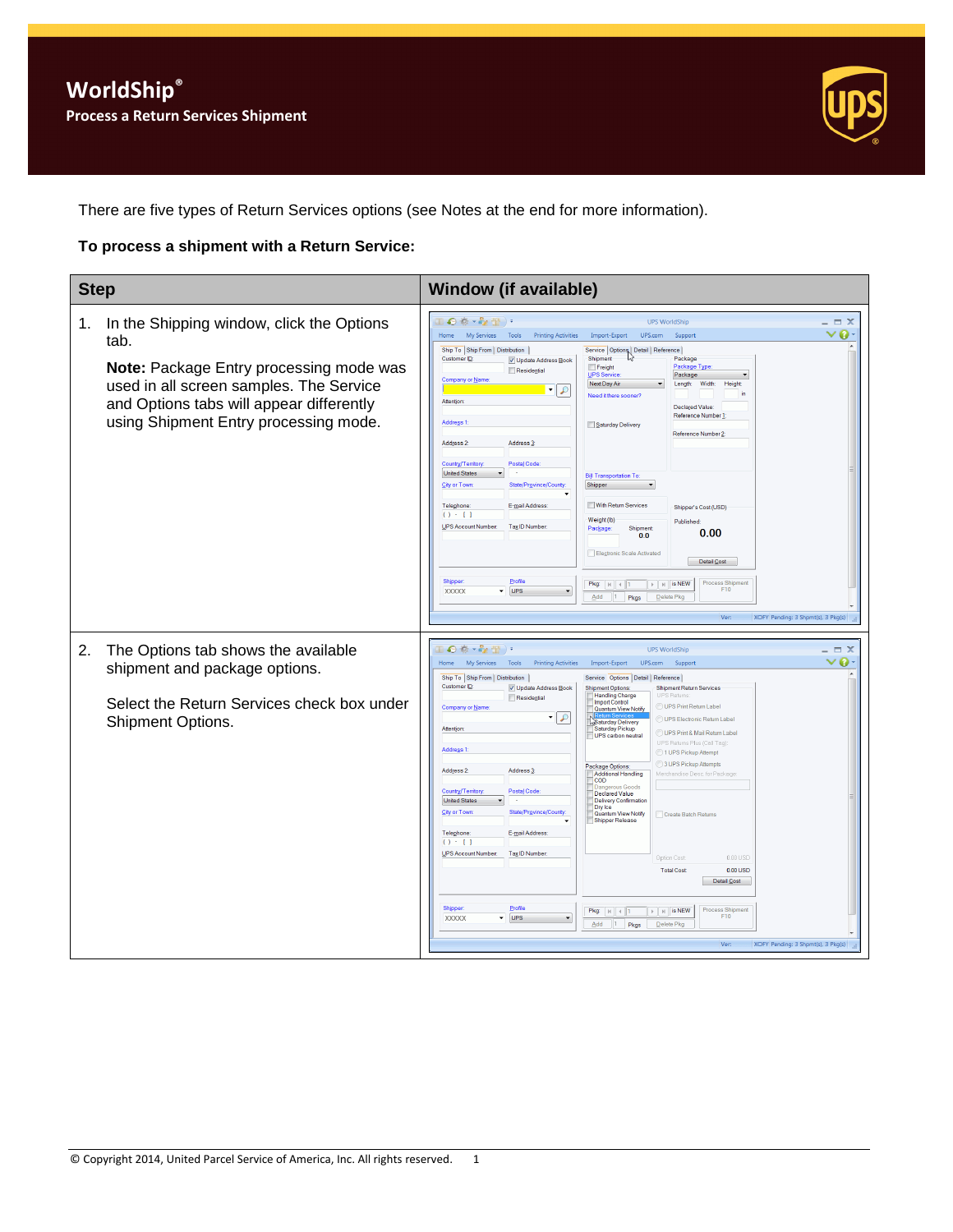# **WorldShip®**

#### **Process a Return Services Shipment**



| 3.<br>The Return Services options appear.                                                                                                                                                                                                                                                                                                                                                                                                                                                                              | $\Box$ $\odot$ $\ddot{\otimes}$ $\cdot$ $\mathcal{E}_{\mathbf{Z}}$ $\Box$ ) $\cdot$<br><b>LIPS WorldShip</b><br>My Services<br>Tools<br><b>Printing Activities</b><br>UPS.com<br><b>Home</b><br>Import-Export<br>Suppor                                                                                                                                                                                                                                                                                                                                                                                                                                                                                                                                                                                                                                                                                                                                                                                                                                                                                                                                                                                                                                                                                                                                                                                                                                   | $\Box$ $\times$<br>$\bullet$ |
|------------------------------------------------------------------------------------------------------------------------------------------------------------------------------------------------------------------------------------------------------------------------------------------------------------------------------------------------------------------------------------------------------------------------------------------------------------------------------------------------------------------------|-----------------------------------------------------------------------------------------------------------------------------------------------------------------------------------------------------------------------------------------------------------------------------------------------------------------------------------------------------------------------------------------------------------------------------------------------------------------------------------------------------------------------------------------------------------------------------------------------------------------------------------------------------------------------------------------------------------------------------------------------------------------------------------------------------------------------------------------------------------------------------------------------------------------------------------------------------------------------------------------------------------------------------------------------------------------------------------------------------------------------------------------------------------------------------------------------------------------------------------------------------------------------------------------------------------------------------------------------------------------------------------------------------------------------------------------------------------|------------------------------|
| Select the desired UPS Returns or UPS<br>Returns Plus option.<br>Tips:<br>The Ship To tab changes to the Pickup<br>From tab<br>The Ship From tab changes to the<br>Return To tab.<br>If you select UPS Electronic Return Label,<br>the Details button appears. Click this<br>button and continue with step 4; otherwise,<br>skip to step 5.                                                                                                                                                                            | Pickup From   Return To   Distribution<br>Service Options Detail Reference<br><b>Customer ID</b><br>V Update Address Book<br><b>Shipment Return Services</b><br><b>Shipment Options</b><br><b>UPS Returns:</b><br><b>Handling Charge</b><br>Residential<br><b>Import Control</b><br>UPS Print Return Label<br>Company or Name<br>Quantum View Notify<br>$\mathcal{L}$<br>O UPS Electronic Return Label<br><b>Saturday Delivery</b><br>Saturday Pickup<br>Attention<br>UPS Print & Mail Return Label<br>UPS carbon neutral<br>UPS Returns Plus (Call Tag)<br>Address <sub>1</sub><br>1 UPS Pickup Attemp<br>3 UPS Pickup Attempts<br>Package Options:<br>Address <sub>2</sub><br>Address <sub>3</sub><br>Additional Handling<br>Merchandise Desc, for Packag<br><b>COD</b><br>Postal Code<br>Country/Territory<br>Declared Value<br><b>United States</b><br>Delivery Confirmatio<br>Details.<br>Dry Ice<br>City or Town<br>State/Province/Co<br>Quantum View Notify<br>Create Batch Returns<br>Shipper Release<br>Telephone:<br>E-mail Address<br>() : []<br><b>UPS Account Number:</b><br>Tax ID Number<br>0.00 USD<br><b>Ontion Cost</b><br>$0.00$ USD<br><b>Total Cost</b><br>Detail Cost<br>Profile<br>Shipper<br><b>Process Shipment</b><br>$\triangleright$ $\parallel$ $\parallel$ is NEW<br>F10<br>XXXXX<br>$\overline{\phantom{a}}$ UPS<br>$\overline{\phantom{a}}$<br>$Add$ 1<br>Pkgs<br>Delete Pko<br>Ver<br>XOFY Pending: 3 Shpmt(s), 3 Pkg(s) |                              |
| The Return Services Details window<br>4.<br>appears.<br>Type the e-mail address in the<br>Recipient E-mail Address box to which<br>UPS sends the return label and<br>instructions.<br>Type the e-mail address in the Failed<br>E-mail Address box to which UPS<br>sends a notification of failed label<br>delivery.<br>Click the down arrow in the Instruction<br>$\bullet$<br>and Receipt Language box and select<br>the language in which to print the<br>customer instructions and receipt.<br>Click the OK button. | <b>Return Services Details</b><br>7<br>Details<br>Recipient E-mail Address:<br>jcustomer@xyz.com<br>Failed E-mail Address:<br>jowner@xyz.com<br>Instruction and Receipt Language:<br>English (US)<br>QK<br>Cancel<br>Help                                                                                                                                                                                                                                                                                                                                                                                                                                                                                                                                                                                                                                                                                                                                                                                                                                                                                                                                                                                                                                                                                                                                                                                                                                 | x                            |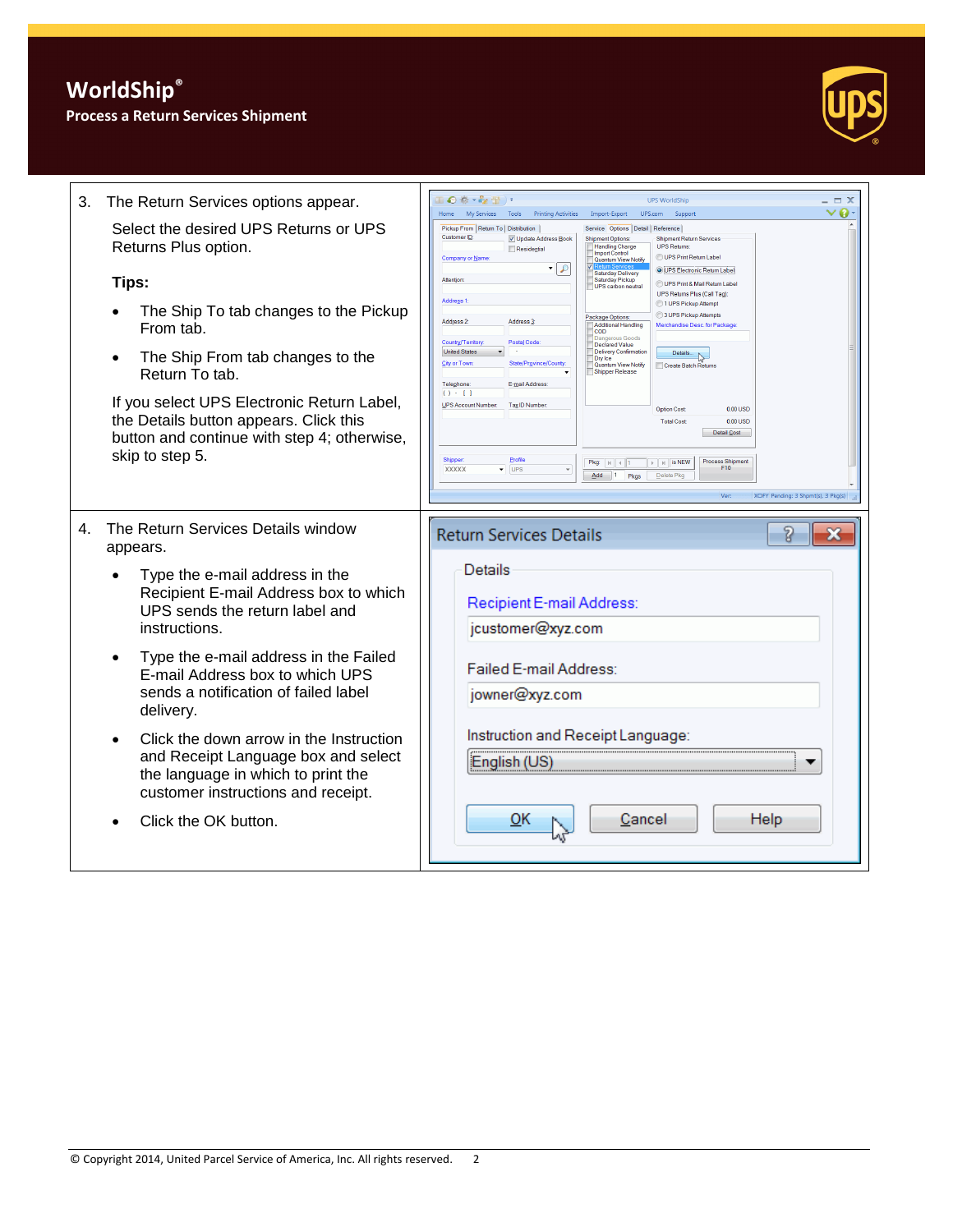## **Process a Return Services Shipment**



| Fields required by your Return Services<br>5.<br>choice appear.                                                                                                                                                                       | Ⅱ◎卷 → ☆ 冊)→<br>$\Box$ $X$<br><b>UPS WorldShip</b><br>◉<br>Home<br><b>My Services</b><br>Tools<br><b>Printing Activities</b><br>Import-Export<br>UPS.com<br>Support                                                                                                                                                                                                                                                                                                                                                                                                                                                                                                                                                                                                                                                                                                                                                                                                                                                                                                                          |
|---------------------------------------------------------------------------------------------------------------------------------------------------------------------------------------------------------------------------------------|---------------------------------------------------------------------------------------------------------------------------------------------------------------------------------------------------------------------------------------------------------------------------------------------------------------------------------------------------------------------------------------------------------------------------------------------------------------------------------------------------------------------------------------------------------------------------------------------------------------------------------------------------------------------------------------------------------------------------------------------------------------------------------------------------------------------------------------------------------------------------------------------------------------------------------------------------------------------------------------------------------------------------------------------------------------------------------------------|
| Describe the contents of the package<br>to be returned in the Merchandise<br>Description for Package box.                                                                                                                             | Pickup From Return To Distribution<br>Service Options Detail   Reference  <br>Customer ID<br>V Update Address Book<br><b>Shipment Options</b><br><b>Shipment Return Services</b><br><b>Handling Charge</b><br><b>UPS Returns:</b><br>Residential<br><b>Import Control</b><br>UPS Print Return Label<br>Company or Name<br>Quantum View Notify<br>O UPS Electronic Return Label<br><b>Saturday Delivery</b><br>Attention:<br>Saturday Pickup<br>UPS Print & Mail Return Label<br>UPS carbon neutral<br>UPS Returns Plus (Call Tag)<br>Address <sub>1</sub><br>1 UPS Pickup Attempt<br>3 UPS Pickup Attempts<br>Package Options:                                                                                                                                                                                                                                                                                                                                                                                                                                                              |
| Tip: The description that you type in<br>this box will also appear on the Detail<br>tab. When you type or change a<br>description in the Merchandise<br>Description for Package box on one of<br>these tabs, the box on the other tab | Address <sub>2</sub><br>Address <sub>3</sub><br>Additional Handling<br>Merchandise Desc. for Package<br><b>COD</b><br>ous Goods<br>Country/Territory:<br>Postal Code:<br>Declared Value<br><b>United States</b><br>Delivery Confirmation<br>Details.<br>Dry Ice<br>City or Town<br>State/Province/Count<br>Quantum View Notify<br>Create Batch Returns<br>Shipper Release<br>Telephone:<br>E-mail Address:<br>() : []<br><b>UPS Account Number</b><br>Tax ID Number<br>0.00 USD<br><b>Option Cost</b>                                                                                                                                                                                                                                                                                                                                                                                                                                                                                                                                                                                       |
| displays the same description or<br>change.                                                                                                                                                                                           | $0.00$ USD<br><b>Total Cost</b><br>Detail Cost                                                                                                                                                                                                                                                                                                                                                                                                                                                                                                                                                                                                                                                                                                                                                                                                                                                                                                                                                                                                                                              |
| Click the Pickup From tab.                                                                                                                                                                                                            | Profile<br>Shipper<br><b>Process Shipment</b><br>Pkg: $ k $ $ $ $ $ 1<br>$\triangleright$   $\triangleright$   is NEW<br>$\overline{\phantom{a}}$ UPS<br>F <sub>10</sub><br><b>XXXXX</b><br>$Add$ 1<br>Pkgs<br>Delete Pkg<br>Ver:<br>XOFY Pending: 3 Shpmt(s), 3 Pkg(s)                                                                                                                                                                                                                                                                                                                                                                                                                                                                                                                                                                                                                                                                                                                                                                                                                     |
|                                                                                                                                                                                                                                       |                                                                                                                                                                                                                                                                                                                                                                                                                                                                                                                                                                                                                                                                                                                                                                                                                                                                                                                                                                                                                                                                                             |
| The Pickup From tab appears.<br>6.                                                                                                                                                                                                    | $\mathbb{L} \otimes \mathbb{R} \cdot \mathbb{Z} \oplus \mathbb{L}$<br><b>UPS WorldShip</b><br>$\Box$ $\times$<br>ø<br>My Services Tools<br>Printing Activities<br>UPS.com<br><b>Home</b><br>Import-Export<br>Support                                                                                                                                                                                                                                                                                                                                                                                                                                                                                                                                                                                                                                                                                                                                                                                                                                                                        |
| Type where UPS is to pick up the<br>return package.                                                                                                                                                                                   | Pickup From Return To Distribution<br>Service Options Detail Reference<br>Customer ID<br>V Update Address Book<br>Shipment Options<br><b>Shipment Return Services</b><br>Handling Charge<br><b>UPS Returns</b><br>Residential<br>Import Control<br>UPS Print Return Label<br>Company or Name<br>Quantum View Notify                                                                                                                                                                                                                                                                                                                                                                                                                                                                                                                                                                                                                                                                                                                                                                         |
| Click the Service tab.                                                                                                                                                                                                                | XYZ Company<br>$\mathcal{L}$<br>O UPS Electronic Return Label<br><b>Saturday Delivery</b><br><b>Attention</b><br>Saturday Pickup<br>UPS Print & Mail Return Label<br>UPS carbon neutral<br>UPS Returns Plus (Call Tag)<br><b>Address 1</b><br>1 UPS Pickup Attempt<br>2311 Highview Road<br>3 UPS Pickup Attempts<br>Package Options:<br>Address 2:<br>Address <sub>3</sub><br>Additional Handling<br>Merchandise Desc. for Package<br><b>COD</b><br>Keyboards<br><b>Jangerous Goods</b><br><b>Postal Code</b><br>Country/Territory:<br>Declared Value<br>21093-<br><b>United States</b><br>Delivery Confirmation<br>Details.<br>Dry Ice<br>State/Province/Count<br><b>City or Town</b><br>Quantum View Notify<br>Create Batch Returns<br>LUTHERVILLE TIMONIL<br>Shipper Release<br>E-mail Address:<br>Telephone<br>$() - []$<br>UPS Account Number<br>Tax ID Number<br><b>Option Cost</b><br>0.00 USD<br>$0.00$ USD<br><b>Total Cost</b><br>Detail Cost<br>Shippe<br>Profile<br><b>Process Shipment</b><br>$\mathbb{F}$   $\mathbb{H}$   is NEW<br>Pkg: $\vert \mu \vert \vert$ + 1<br>F10 |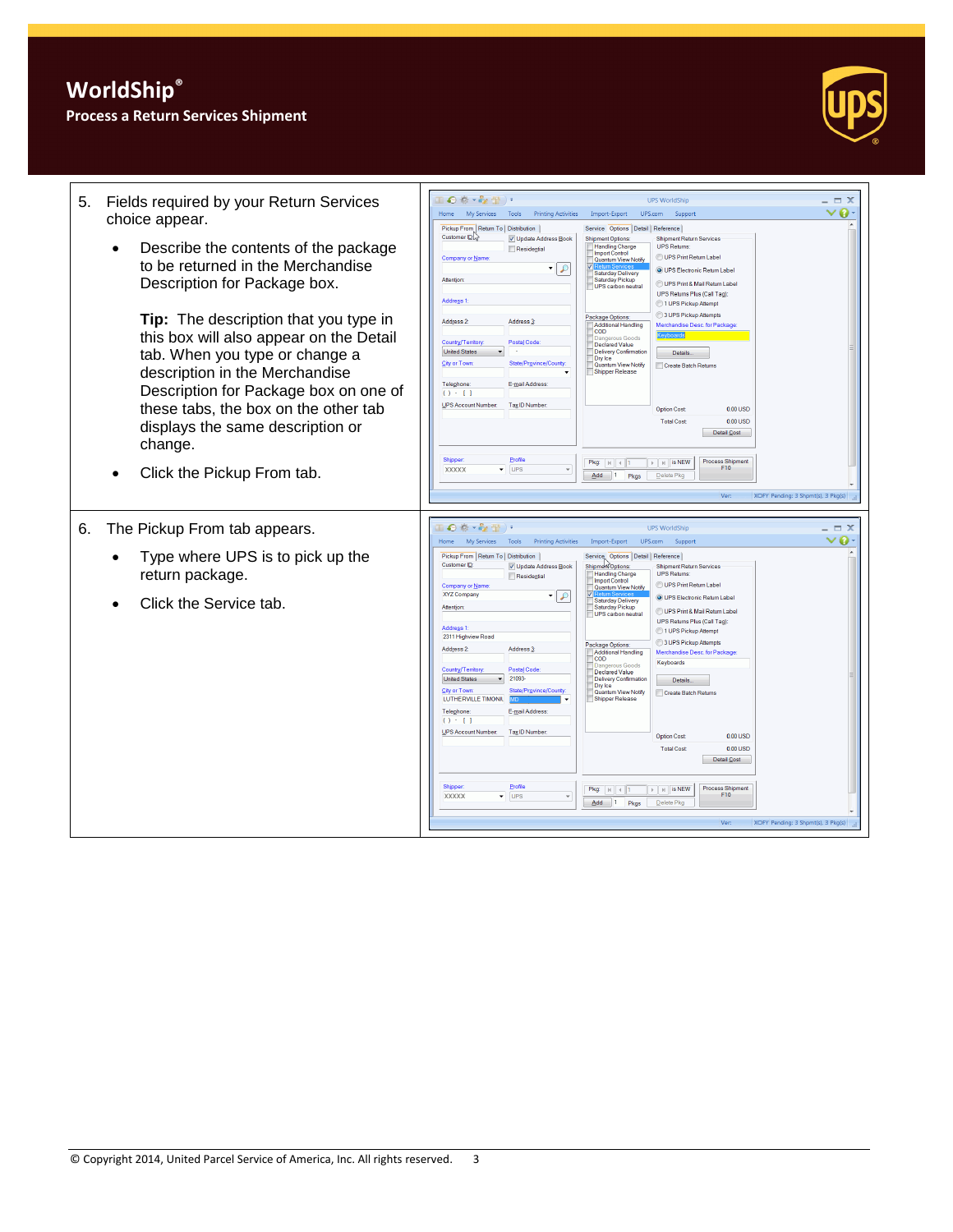### **Process a Return Services Shipment**



| 7. | The Service tab appears.                                                                                                                                          | ●春・み借り<br><b>UPS WorldShip</b><br>$\Box$ $\times$                                                                                                                                                                                                                                                                                                                                                                                                                                                                                                                                                                                                                                                                                                                                                                                                                                                                                                                                                                                                                                                                                                                                                                                                                                                                                     |
|----|-------------------------------------------------------------------------------------------------------------------------------------------------------------------|---------------------------------------------------------------------------------------------------------------------------------------------------------------------------------------------------------------------------------------------------------------------------------------------------------------------------------------------------------------------------------------------------------------------------------------------------------------------------------------------------------------------------------------------------------------------------------------------------------------------------------------------------------------------------------------------------------------------------------------------------------------------------------------------------------------------------------------------------------------------------------------------------------------------------------------------------------------------------------------------------------------------------------------------------------------------------------------------------------------------------------------------------------------------------------------------------------------------------------------------------------------------------------------------------------------------------------------|
|    | Click the down arrow in the UPS<br>Service box and select a service.                                                                                              | ø<br>My Services<br>Tools<br><b>Printing Activities</b><br>Import-Export<br>UPS.com<br>Home<br>Support<br>Pickup From   Return To   Distribution  <br>Service   Options   Detail   Reference  <br>Customer ID<br>Shipment<br>Package<br>V Update Address Book<br>Package Typ<br>Freight<br>Residential<br>UPS Service<br>Package<br>Company or Name                                                                                                                                                                                                                                                                                                                                                                                                                                                                                                                                                                                                                                                                                                                                                                                                                                                                                                                                                                                   |
|    | Click the down arrow in the Package<br>Type box and select a type.                                                                                                | Ground<br>Width:<br>Length:<br>Height<br><b>XYZ Company</b><br>9   •<br>Need it there sooner'<br><b>Attention</b><br><b>Declared Value</b><br>Reference Number<br><b>Address 1</b><br>Saturday Delivery                                                                                                                                                                                                                                                                                                                                                                                                                                                                                                                                                                                                                                                                                                                                                                                                                                                                                                                                                                                                                                                                                                                               |
|    | Click the down arrow in the Bill<br>Transportation To box and select who<br>pays the transportation cost to ship the<br>package, shipment, or movement.           | 2311 Highview Road<br>Reference Number 2<br>Address 2:<br>Address <sub>3</sub><br>Postal Code<br>Country/Territory<br><b>United States</b><br>21093<br><b>Bill Transportation To:</b><br><b>City or Town</b><br>State/Province/County<br>My Account (WX0607)<br>LUTHERVILLE TIMONIL<br><b>MD</b><br>With Return Services<br>Telephone<br>E-mail Address:<br>Shipper's Cost (USD)                                                                                                                                                                                                                                                                                                                                                                                                                                                                                                                                                                                                                                                                                                                                                                                                                                                                                                                                                      |
|    | Type the weight of your package in the<br>Package Weight box.                                                                                                     | () : []<br>Weight (lb)<br>Published<br>UPS Account Number:<br>Tax ID Number:<br>Shipment<br>Package<br>8.29<br>5.0<br>Electronic Scale Activated                                                                                                                                                                                                                                                                                                                                                                                                                                                                                                                                                                                                                                                                                                                                                                                                                                                                                                                                                                                                                                                                                                                                                                                      |
|    | Click the Process Shipment F10<br>button.                                                                                                                         | Detail Cost<br>Profile<br>Shippe<br><b>Process Shipment</b><br>Pkg: $\vert \vert \vert \vert \vert \vert \vert$ 1<br>$\triangleright$   $\triangleright$   is NEW<br>UPS<br>F <sub>10</sub><br>XXXXX<br>D.<br>$Add \t 1$<br>Pkgs<br>Delete Pkg<br>XOFY Pending: 3 Shpmt(s), 3 Pkg(s)<br>Ver:                                                                                                                                                                                                                                                                                                                                                                                                                                                                                                                                                                                                                                                                                                                                                                                                                                                                                                                                                                                                                                          |
| 8. | A message appears and reminds you that<br>the Return Service request will be<br>transmitted to UPS during the next End of<br>Day process.<br>Click the OK button. | $\mathbf{x}$<br><b>Customer Reminder(s)</b><br>You have processed 1 Return Service package(s). Your Return<br>Service request(s) will be sent electronically when you complete<br>the End of Day process.<br>The Recipient E-mail Address is: jcustomer@xyz.com<br>ОΚ                                                                                                                                                                                                                                                                                                                                                                                                                                                                                                                                                                                                                                                                                                                                                                                                                                                                                                                                                                                                                                                                 |
| 9. | A blank Shipping window appears.<br>On the Home tab, select History or press<br>the F3 key on the keyboard.                                                       | ●春×乾雪)・<br><b>UPS WorldShip</b><br>$\equiv$ $\times$<br>My Services<br>Tools<br><b>Printing Activities</b><br>Import-Export<br>UPS.com<br>Home<br>Support<br>Create a Return<br>$\searrow$<br>m<br>Multi-piece Shipment<br>History<br>End of<br>Repeat Undo<br>Void<br>Track<br>Addresse<br>Pickup<br>Messagin<br>Save Shipment<br>Day<br>Center<br>Information<br>$\mathbb{R}$<br>Messages<br>Navigate<br><b>Shipment Activities</b><br>Track<br>Manage Addresses End of Day<br>Pickups<br>Attention<br><b>Declared Value</b><br>Reference Number 1<br>Address <sup>1</sup><br>Saturday Delivery<br>Reference Number 2<br>Address 2:<br>Address <sub>3</sub><br>Country/Territory:<br>Postal Code:<br><b>United States</b><br>$\sim$<br><b>Bill Transportation To:</b><br>State/Province/County:<br>City or Town:<br>Shipper<br>Telephone:<br>E-mail Address:<br>With Return Services<br>Shipper's Cost (USD)<br>() : []<br>Weight (lb)<br>Published:<br>UPS Account Number:<br>Tax ID Number:<br>Shipment<br>Package:<br>0.00<br>0.0<br>Electronic Scale Activated<br>Detail Cost<br>Profile<br><b>Shipper:</b><br><b>Process Shipment</b><br>$\rightarrow$ $\parallel$ $\parallel$ is NEW<br>Pkg: $ k $ $  1$<br>F10<br><b>UPS</b><br><b>XXXXX</b><br>▼.<br>Add 1 Pkgs<br>Delete Pkg<br>XOFY Pending: 4 Shpmt(s), 4 Pkg(s)<br>Ver: |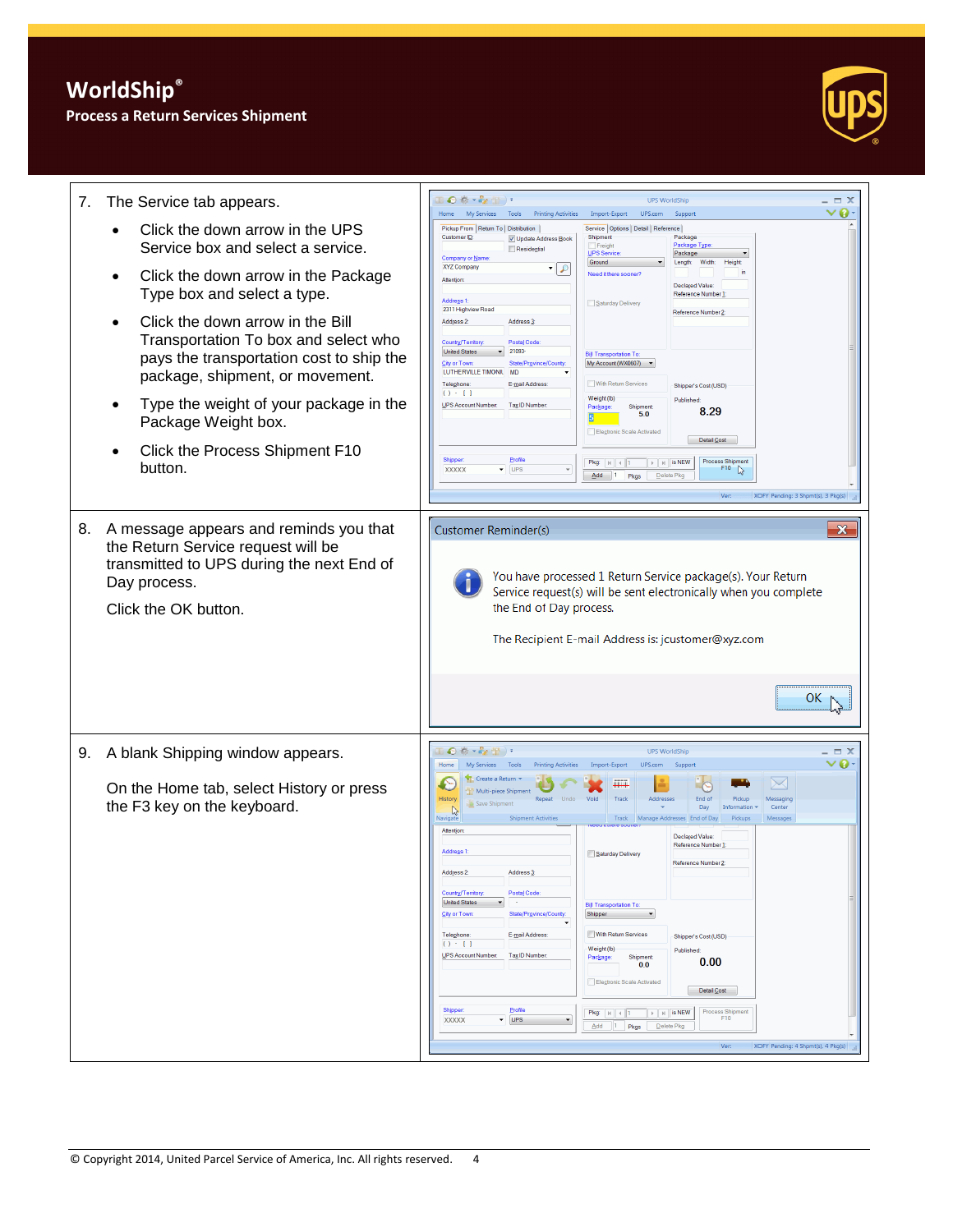



#### **Notes:**

- Five Return Services are available:
	- **UPS Print Return Label –** The shipper prints the return label and the Return Service Customer Receipt using WorldShip and includes the label and receipt with the outbound shipment. The customer applies the return label to the package and gives the package to a UPS driver or drops it off at a UPS Customer Center or an Authorized Shipping Outlet. The customer keeps the Return Service Customer Receipt for tracking purposes and as proof of pick up by UPS.

**Tip:** You can choose whether or not to print the Return Service Customer Receipt automatically each time you process a shipment with the Print Return Label shipment option. On the Tools menu, click System Preferences Editor and then select the Printing Setup tab. On this tab, select the Print Return Service Receipt check box to print the receipt, or clear the Print Return Service Receipt check box if you do not want to print the receipt.

- **UPS Electronic Return Label –** UPS electronically notifies the customer via e-mail that a return label and receipt are available. To print the label and receipt, the customer clicks the Web link in the e-mail, prints the return label and receipt using a Web browser, applies the label to the package, and gives the package to a UPS driver or drops it off at a UPS Customer Center or an Authorized Shipping Outlet. The customer keeps the receipt for tracking purposes and as proof of pick up by UPS.
- **UPS Print & Mail Return Label –** UPS prints the return label and mails the label to the customer. The customer applies the return label to the package and gives the package to a UPS driver or drops it off at a UPS Customer Center or an Authorized Shipping Outlet.